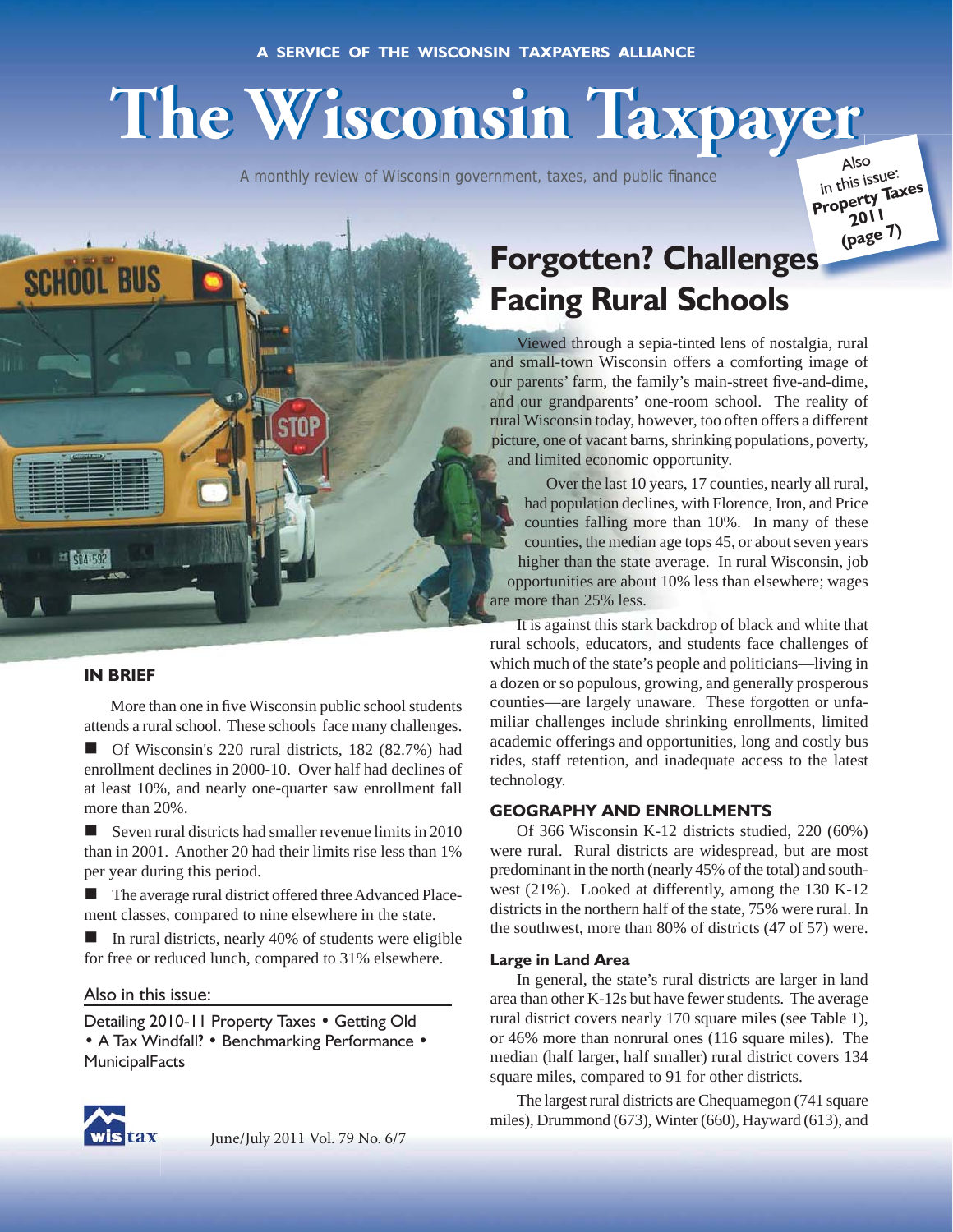Phillips (595). All are in northern Wisconsin, and each is larger in land area than 25 of the state's 72 counties.

# **Few Students**

While much larger in land area, rural districts have significantly fewer students than other districts. In 2010, Wisconsin's rural districts averaged 824 students (median 689), compared to more than 3,800 (median 2,621) for others. Among the 220 rural districts, 163 (74%) had fewer than 1,000 students, and more than half (124, or 56%) had fewer than 750.

Not only do rural districts generally have few students, but Wisconsin's least populous districts are primarily rural. In 2010, Wisconsin had 176 K-12 districts with fewer than 1,000 students, of which 93% were rural. Moreover, of the 130 districts with fewer than 750 students, 95% were rural.

# **Sparsity**

When land area and enrollment are combined, a major hurdle for rural districts becomes clear: few students per square mile. While Wisconsin's nonrural districts averaged 100 students per square mile in 2010, rural districts averaged fewer than eight. Though Milwaukee Public Schools skews the nonrural average, medians tell a similar story: 30.9 students per square mile for nonrural districts compared to only 4.8 for rural ones.

Among the state's rural districts, 30 had fewer than two students per square mile and eight had less than one: Butternut, Drummond, Goodman-Armstrong, Laona, Mercer, Northwood, South Shore, and Winter.

The combination of large land area and few students can lead to significantly higher transportation costs. Moreover, the small student counts typically raise per student costs above those of larger districts due to lack of scale economies (the per student savings that come with higher enrollment).

# **Declining Enrollment**

Not only are rural student counts small, they are generally declining. Enrollment plays a major role in determining how much revenue a district can collect (revenue limits) and how much state general aid it receives. Declining enrollment can have a negative effect on both.

# **WHAT IS A RURAL SCHOOL?**

According to the U.S. Department of Education, "few issues bedevil analysts and planners concerned with rural education more than the question of what actually constitutes rural." Here, "locale codes" are used to identify rural districts. These codes were developed by the U.S. Census Bureau's National Center for Education Statistics and are based on proximity to metropolitan areas, population size, and population density.

#### **Table 1: Rural District Geography** District Land Area and Enrollment, K-12 Districts,

Median and Average of Districts, 2010

| Dist.<br><b>Type</b> | Sq.<br><b>Miles</b> | Enroll.                 | Students/<br>Sq. Mile |  |  |
|----------------------|---------------------|-------------------------|-----------------------|--|--|
|                      |                     | District Averages       |                       |  |  |
| All $K-12$           | 148.4               | 2,242                   | 47.0                  |  |  |
| Non-rural            | 116.4               | 3,804                   | 100.0                 |  |  |
| Rural                | 169.9               | 824                     | 7.9                   |  |  |
|                      |                     | <b>District Medians</b> |                       |  |  |
| All $K-12$           | 113.3               | 1,040                   | 8.2                   |  |  |
| Non-rural            | 91.0                | 2,621                   | 30.9                  |  |  |
| Rural                | 133.9               | 689                     | 4.8                   |  |  |

More than 80% of a typical district's revenues are capped through state-imposed revenue limits. Since these limits are tied to district enrollment, districts with falling student counts experience stagnating or even declining revenues over time.

Meanwhile, some district costs are not directly tied to student numbers. As enrollments fall, costs for administration and utilities, for example, do not necessarily decline proportionately. To balance budgets, these districts must cut costs or pass referenda allowing them to exceed their state-imposed limits.

In 2010, Wisconsin's rural districts had more than 14,500 fewer students than they had in 2000. The 7.5% decline was in sharp contrast to the 3.3% increase in other K-12 districts.

Of Wisconsin's 220 rural districts, 182 (82.7%) had declines over the 10 years studied (see Figure 1). More

# **The Wisconsin Taxpayer**

# **June/July 2011 Vol. 79 No. 6/7**

Publication Number USPS 688-800 Periodical postage paid at Madison, Wisconsin

#### **Subscription Price:**

One Year, \$17.97; Three Years, \$36.97 Published each month, except July, by the Wisconsin Taxpayers Alliance, 401 North Lawn Avenue, Madison, Wisconsin 53704-5033

#### **Postmaster:**

Send address changes to *The Wisconsin Taxpayer,* 401 North Lawn Avenue, Madison, Wisconsin 53704-5033 phone: 608.241.9789 fax: 608.241.5807 e-mail: wistax@wistax.org website: www.wistax.org

#### **Officers and Board of Directors:**

J.R. Riordan, Chair, Madison; C.D. Fortner, Vice-Chair, Milwaukee; Jere D. McGaffey, Secretary-Treasurer, Milwaukee

J.L. Adams, Beloit; M.D. Bugher, Madison; S.D. Loehr, La Crosse; J.D. Quick, Manitowoc; D.R. Schuh, Stevens Point; M.D. Simmer, Green Bay; T.L. Spero, Milwaukee; Carol Ward-Knox, Jefferson; J.B. Williams, Milwaukee

#### **Staff:**

Todd A. Berry, President; Kyle Christianson, Research Analyst; Dale J. Knapp, Research Director; Sandra Mumm, Business Manager; Susan Ryan; Megan Sawle; Sharon Schmeling, Communications Director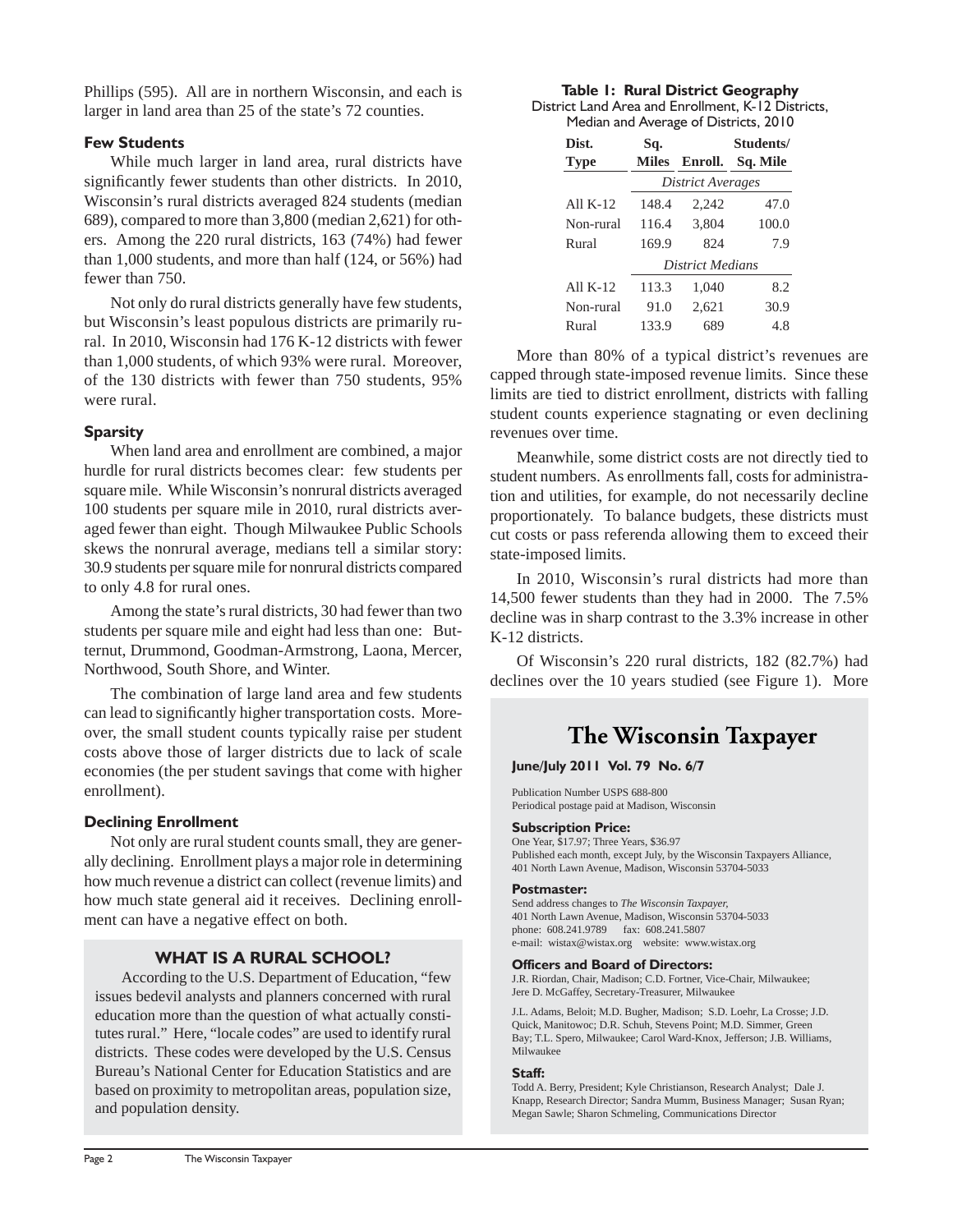troubling, 123 (55.9%) had declines of at least 10%, and 51 (23.2%) fell more than 20%. Five districts had enrollments fall more than 35%: Florence, Goodman-Armstrong, Mercer, Washington, and Weyerhaeuser.

Future population prospects for Wisconsin's rural districts are not promising. Population projections show continuing declines in much of rural Wisconsin for the next 15 years. The result will be districts with even fewer students and fewer students per square mile, and further pressure on district budgets.

# **DISTRICT BUDGETS**

As mentioned, the combination of declining enrollment and state revenue limits can create revenue challenges for districts. On the expenditure side of the ledger, low enrollments and sparse districts raise per student costs.

# **Revenue Limits**

From 2001 through 2010, the average rural district's revenue limit rose 26.4%, or 2.6% per year. Revenue growth in rural areas was significantly slower than in nonrural districts, which were up 39.0%, or 3.7% per year. However, even this gap masks some of the real challenges facing many rural districts with declining enrollment.

Among the 220 rural districts, seven had a lower revenue limit in 2010 than in 2001. Another 20 had their limits rise less than 1% per year. Each of these 27 had enrollment declines of at least 15% during these years.

While districts with many students often deal with slow revenue growth by consolidating classes or closing schools, small districts usually do not have these options. Among these 27 districts, median 2010 enrollment was 480 students, or fewer than 40 students per grade. For these districts, staffing is often near a minimum, making cuts more difficult. These districts often operate only one or two schools, meaning closing one is not an option to save money.

Over the last 10 years, small modifications to the revenue limit formula have provided these districts with some relief. But their small size and enrollment outlook mean revenue growth will continue to be slow (or even negative) into the foreseeable future.

# **State Aids and Taxes**

While declining enrollment and its impact on state-imposed revenue limits is a big chal-

**Figure 1: Rural Declining Enrollment** Number of Rural Districts by % Change in Enrollment, 2000-10



lenge for rural schools, some argue the state's general aid formula treats rural districts unfairly, particularly those with large amounts of highvalue vacation property.

Wisconsin's complex aid formula distributes state dollars to school districts based on per student spending and property values. Districts with higher values per student get less aid. The goal of the aid formula is to equalize property tax rates for districts with similar spending.

When the values of vacation properties appreciate, as they did over the last 20 years, aid to districts with this type of real estate tends to fall. It could be that in districts with a disproportionate share of low-income residents, these aid reductions raise property taxes above what is affordable.

One way to think about this issue is to consider the "tax cost" of school spending, or the amount of total taxes paid for every dollar spent on schools. To support local schools, residents pay property taxes directly to their district. They also pay income and sales taxes to the state, a portion of which is then redistributed as state aid to school districts. A district's tax cost is the sum of its taxes paid divided by its spending.

The state's general aid formula is generally "progressive" in that high-income districts typically have a tax cost of more than one—they pay more than a dollar in state and local taxes for each dollar of spending on schools. Meanwhile, low-income districts generally have a tax cost of less than one.

Figure 2 displays this relationship in 2010. Districts in the top, right quadrant (B) have above-average incomes and high tax costs of *In 2010, Wisconsin's rural districts had more than 14,500 fewer students than they had in 2000.*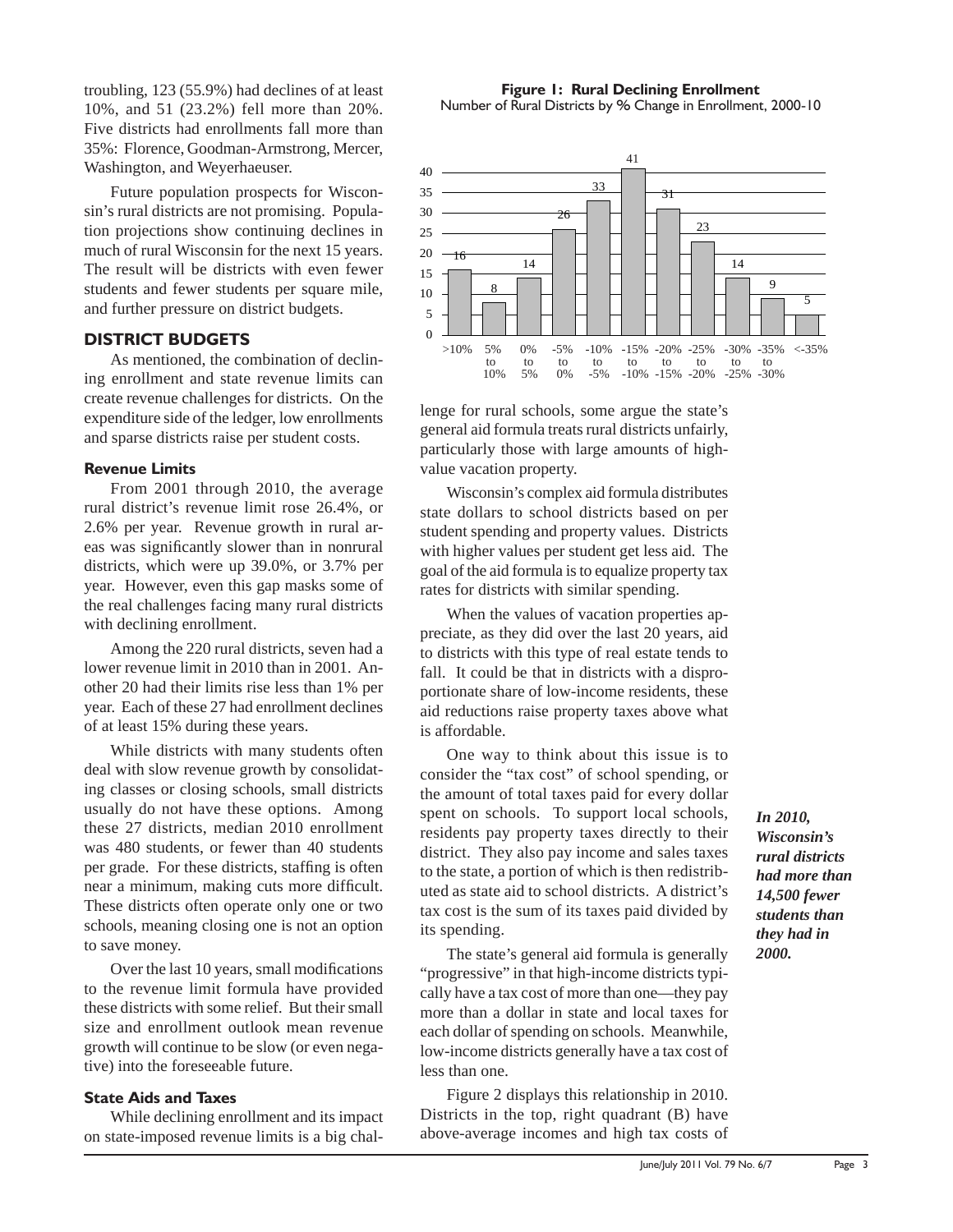**Figure 2: Tax Cost of School Spending** Income and Property Taxes Paid Per \$1 of Spending, by District, 2010



spending (more than \$1). These districts generally have high per student property values, and thus receive little state aid. The combined amount of state and local taxes paid is high relative to the district's spending (i.e., their tax cost is high).

The bottom, left quadrant (C) shows districts with lower incomes and low tax costs. These districts have low per student property values, and thus receive more state aid.

The area of interest (D) is the shaded bottom, right: districts with below-average incomes and high tax costs (i.e., they pay more for education than would be expected given their incomes). These are districts with low average incomes but high property values, often due to the abundance of vacation properties in the area.

Of the 56 districts that fall within quadrant D, 42 (75%) are rural. Among those with the lowest incomes (least ability to pay) were Beecher (income of \$27,920, tax cost of \$1.09), Winter (\$28,642, \$1.10), Wausaukee (\$29,927, \$1.17), Weyerhaeuser (\$29,966, \$1.08), Wabeno (\$31,585, \$1.21), and Suring (\$31,741, \$1.25).

*Transportation costs in rural districts are more than 50% higher than in other districts.*

#### **Costs**

While adequate revenues are a continuing challenge for rural districts, above-average per student costs are also problematic.

*Instruction.* Nearly 60% of a typical district's expenditures are for instruction. In 2010, rural districts spent \$7,506 per student on instruction (see Table 2), or \$496 (7.0%) more than what the average nonrural district spent (\$7,010).

In many ways, the spending difference is due to district enrollment. Because rural districts tend to have fewer students, they often find it difficult to maintain efficient class sizes, especially in middle and high schools, where course variation is highest. Although actual class size figures are not available, overall student/teacher ratios shed light on the issue. Rural districts had average student/teacher ratios of 13.1, or 10% below the ratio for other districts (14.6). That is, they tended to have more teachers teaching fewer students.

One rural school official put it succinctly. A district with 250 students may need a high school math teacher at only 60% of full-time. However, it is hard to keep a teacher at less than full-time, so she is hired full-time.

For a district with 500 students, the difference in student/teacher ratios means it employs four additional teachers compared to what it would hire had it staffed at the nonrural average. A 750-student district would have six additional teachers. For rural districts, teacher compensation (salaries plus benefits) averaged \$71,500 in 2010. Thus, the difference in student/ teacher ratios costs a 500-student district about \$286,000 per year and a 750-student district nearly \$430,000.

*Transportation.* Large land area also creates several challenges for many rural districts. First, bus rides for students are long, sometimes more than an hour each way. Second, winter roads in northern Wisconsin can be treacherous. And finally, high transportation costs take a significant bite out of tight school budgets.

Rural districts spent an average of \$665 per student on transportation in 2010, or more than 50% above what other districts spent. These high costs are attributable to the large areas and small student populations of these districts.

State transportation aids paid to schools alleviate some of the gap, but only a little. These

#### **Table 2: Rural District Spend More** Avg. and Median Per Pupil Spending, Total 2010 **Per Student Spending**

|            | 1 et biadent openants |                   |             |              |        |  |  |  |  |
|------------|-----------------------|-------------------|-------------|--------------|--------|--|--|--|--|
|            |                       |                   | $%$ of      |              | $%$ of |  |  |  |  |
|            | Total                 |                   | Inst. Total | Trans. Total |        |  |  |  |  |
|            |                       | District Averages |             |              |        |  |  |  |  |
| All $K-12$ | \$12,629              | \$7,311 57.9%     |             | \$573        | 4.5%   |  |  |  |  |
| Non-rural  | 12,030                | 7,010 58.3        |             | 433          | 3.6    |  |  |  |  |
| Rural      | 13.017                | 7,506 57.7        |             | 665          | 5.1    |  |  |  |  |
|            |                       | District Medians  |             |              |        |  |  |  |  |
| All $K-12$ | 12.254                | 7.145 58.3        |             | 540          | 4.4    |  |  |  |  |
| Non-rural  | 11,967                | 6,934 57.9        |             | 425          | 3.6    |  |  |  |  |
| Rural      | 12,554                | 7,337 58.4        |             | 639          | 5.1    |  |  |  |  |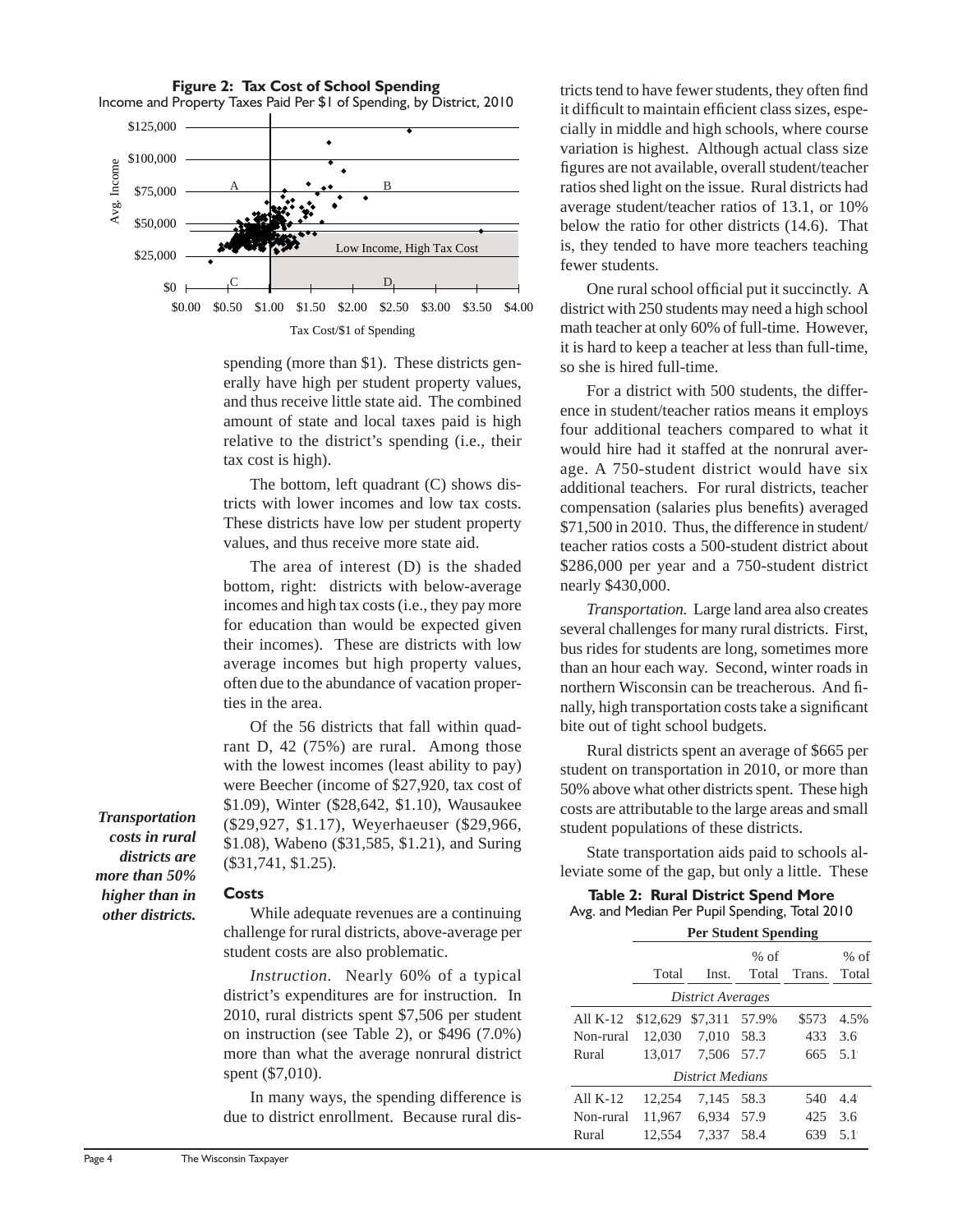aids (per student) are distributed based on the distance from the student's home to school along the most commonly travelled route. They range from \$15 per student per year for the shortest trips to \$220 for distances of more than 12 miles.

On average, nonrural districts received \$26 per student (based on total students, not just those riding the bus). Rural districts averaged just over \$44 per student. Transportation aids averaged just over 7.5% of costs for rural districts, compared to under 6% for nonrural ones.

Many rural districts also receive "sparsity" aid to help offset high transportation and other costs. When these aids are added to the transportation aids, per student assistance for rural districts climbed to an average of \$71 per student, compared to \$27 for other districts.

While this state aid is helpful, the transportation cost gap remains wide. Rural districts spent a net of \$593 per student, or nearly 50% more than other districts (\$405).

*Spending Ratios*. The impact of high transportation costs on instruction is readily seen when a ratio of the two is examined. This ratio might suggest the degree to which instructional dollars are "lost" due to high transportation costs. If a school district has a relatively fixed pot of money to spend—which is the case with state-imposed revenue limits—then a high ratio indicates money is being used for transportation that might otherwise be used for instruction.

For all districts, the average transportation/ instruction ratio was 7.82, that is, \$7.82 spent on transportation for each \$100 spent on instruction. The ratio was 8.87 for rural districts and 6.21 for remaining districts. The gap between rural and nonrural districts was 2.66, meaning that for each \$100 of instructional costs, rural districts spent an additional \$2.66 on transportation. For a 500-student district spending \$7,000 per student on instruction, this is an additional \$186 per student.

The highest ratio was in Hurley (17.49), a northern district covering 480 square miles with fewer than 650 students. In 2010, it had fewer than 1.6 students per square mile. Other districts with high ratios include Durand, Drummond Area, Gilman, Lake Holcombe, Maple, Norwalk-Ontario, South Shore, and Winter.

# **INSTRUCTION**

With relatively few students, rural districts are often at a disadvantage in offering a varied curriculum, particularly in advanced courses.

### **Advanced Placement**

One area where rural schools trail their counterparts elsewhere is in the offering of Advanced Placement (AP) courses, college-level courses designed by the College Board, the same national organization responsible for the Scholastic Aptitude Test (SAT).

AP courses span 31 areas, from art history to calculus, from biology to Chinese. Upon completing a course, students can pay to take a College Board exam covering course content. Many colleges and universities grant college credit or course exemption for passing these tests.

Rural schools can have difficulty filling classes, particularly advanced ones taken by relatively few students. So many rural districts do not offer the range of AP classes that districts with more students can.

In 2010, the average nonrural district offered nearly nine AP class sections, compared to only three in rural districts. And the discrepancy is larger than figures show. In rural Wisconsin, 83 districts offered fewer than two AP classes: in nonrural districts, only nine offered as few. Indeed, 44 (20%) rural districts offered no AP classes, compared to only three nonrural districts.

That said, some rural districts do offer a relatively large number of AP classes. For example, Alma Center, Elkhart Lake, Fall River, Gibraltar, Granton, and Randolph each have fewer than 600 students, yet offer at least seven AP classes.

#### **College Entrance Exams**

A second area where rural districts lag others is in college entrance tests, particularly the ACT. The test is taken by juniors and seniors looking to attend college after high school.

*Test Scores.* Average ACT scores differ little between rural and nonrural districts. Rural districts averaged 21.7 out of 36, while their counterparts averaged 22.5 (see Figure 3). Some rural districts were high performers; for example, Elcho (25.4), Gibraltar (24.7), Green Lake (24.7), and Highland (24.1) were among the 20 highest scoring of all districts. However, rural districts accounted for 36 of the lowest 40 average scores, and 62 of the lowest 75.

*Test-Takers.* Fewer rural students (54.1%) take the ACT than students elsewhere (59.3%), as Figure 3 shows. But more troubling is that districts with the lowest share of students taking the ACT were predominantly rural: 18 of the lowest 20, and 38 of the lowest 50.

*The average nonrural district offered nearly nine AP classes compared to only three in rural districts.*

*Fewer rural students take the ACT than students elsewhere, but average scores are similar in the two district types.*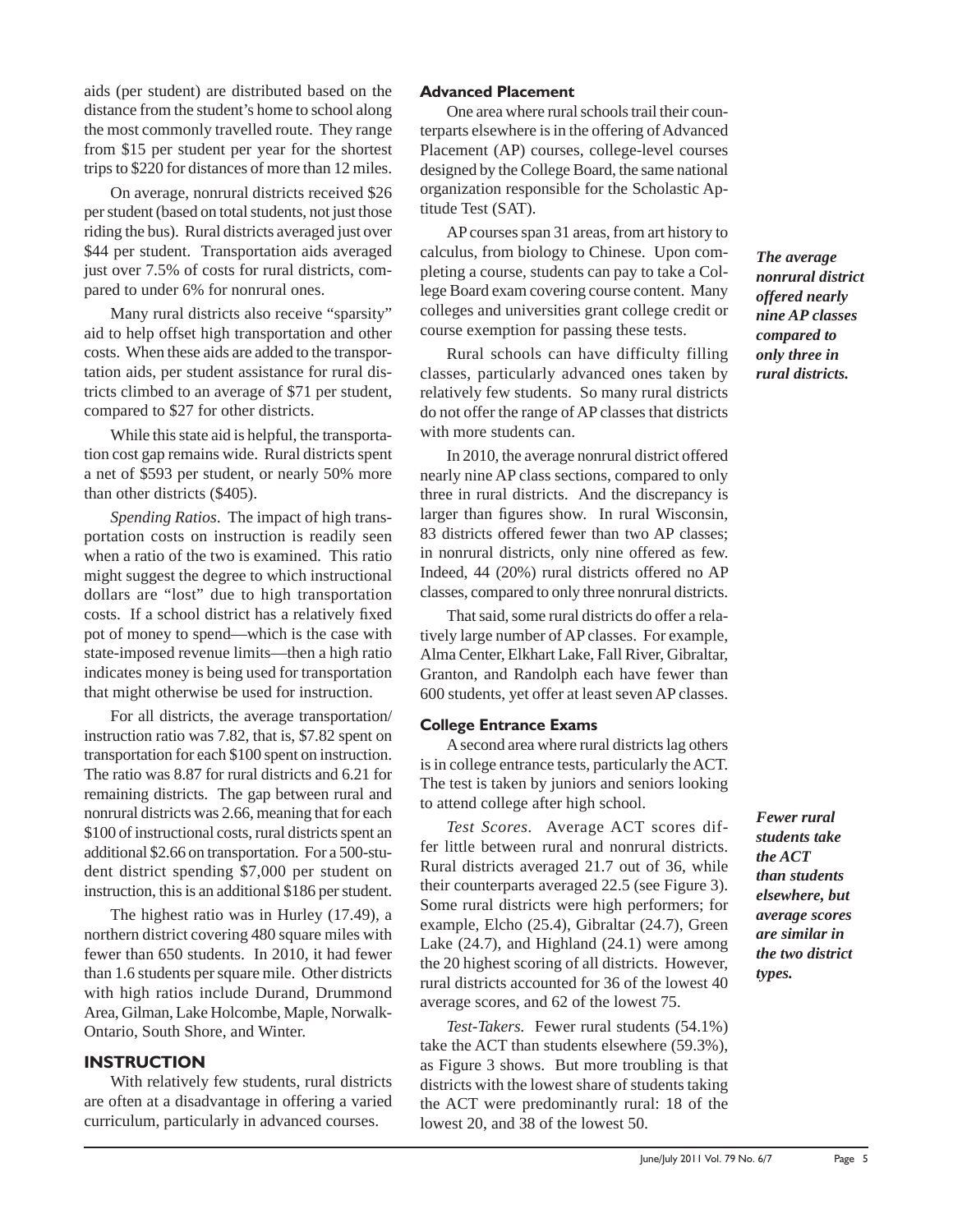

What drives the gap in ACT scores and participation is unclear. Lack of AP or other advanced classes could play a role. Also, less need or inclination to attend college could play a role.

#### **RURAL ECONOMIES**

Educational challenges in rural areas also are complicated by less economic opportunity and more poverty.

#### **Jobs and Wages**

In 2009, there were 57 full and part-time jobs per 100 residents in rural Wisconsin, compared to 62 per 100 in the rest of the state. The gap was even wider in wage and salary jobs (42 per 100 vs. 52).

Along with fewer employment opportunities, average pay was significantly lower. The average wage in rural Wisconsin in 2009 was \$34,552, 26% less than in the rest of the state (\$46,844).

Income measures, which include sources other than wages, show similar gaps. Adjusted gross income (AGI) in rural districts averaged just over \$41,000, or about 20% less than incomes elsewhere (\$52,000). The 24 districts with the lowest AGIs were all rural. Menominee Indian, Gilmanton, River Ridge, Beecher, and Goodman-Armstrong were all districts with 2009 AGI under \$31,000.

#### **Student Poverty**

Below-average incomes translate into more poverty in rural Wisconsin. One indicator is the percent of students eligible for free or reducedprice lunch. On average, 39.3% of rural students were eligible for this program, compared to 31.3% (or 25% fewer) elsewhere. Eligible students come from families with incomes less than 185% of poverty (\$40,793 for a family of four).

Rural districts dominated the list of districts with high participation in subsidized lunch programs. Of the 25 districts with the highest participation rates, 21 were rural. Thirteen rural districts had participation rates above 60%, and three were above 70%: Bayfield, Menominee Indian, and Webster.

#### **Internet Access**

High-speed internet access is increasingly important to both economic growth and educational opportunity. Isolated firms and employees can remain competitive in a global economy via the Internet. Yet a recent report from the Federal Communications Commission shows between 20% and 30% of Wisconsin's rural population lacks access to high-speed Internet, compared to about 4% elsewhere.

By using the Internet for distance learning, in-school research, and staff training, among others, rural districts, too, can remain competitive. With private service often limited or expensive, most (167 of 220) of these districts get highspeed Internet through WiscNet, an organization that provides affordable high-speed Internet to schools, libraries, and other public entities.

Already at a disadvantage in terms of curricular offerings, rural districts end up even further behind urban and suburban counterparts if they lack access to technology. And outside of school, homework that involves the Internet further complicates the lives of rural students. Even in areas with high-speed access, low family incomes can make access unaffordable.

#### **POLITICAL INFLUENCE**

Many rural school advocates cite the lack of political influence as another obstacle facing them. Wisconsin's rural population is about one-third of the state's total. So it will always have a minority voice. However, further analysis shows that the political clout of rural schools is even smaller than it might be.

The Wisconsin legislature has 33 senators, some from urban areas, some from rural, and many who represent a combination of rural and urban interests. Overlaying state senate districts on school district boundaries clearly shows the paucity of rural representation.

Of 33 senate districts, only six (18%) are primarily rural. Remaining districts represent urban and suburban areas, or have a significant concentration of urban/suburban school districts along with some rural ones. Moreover, one of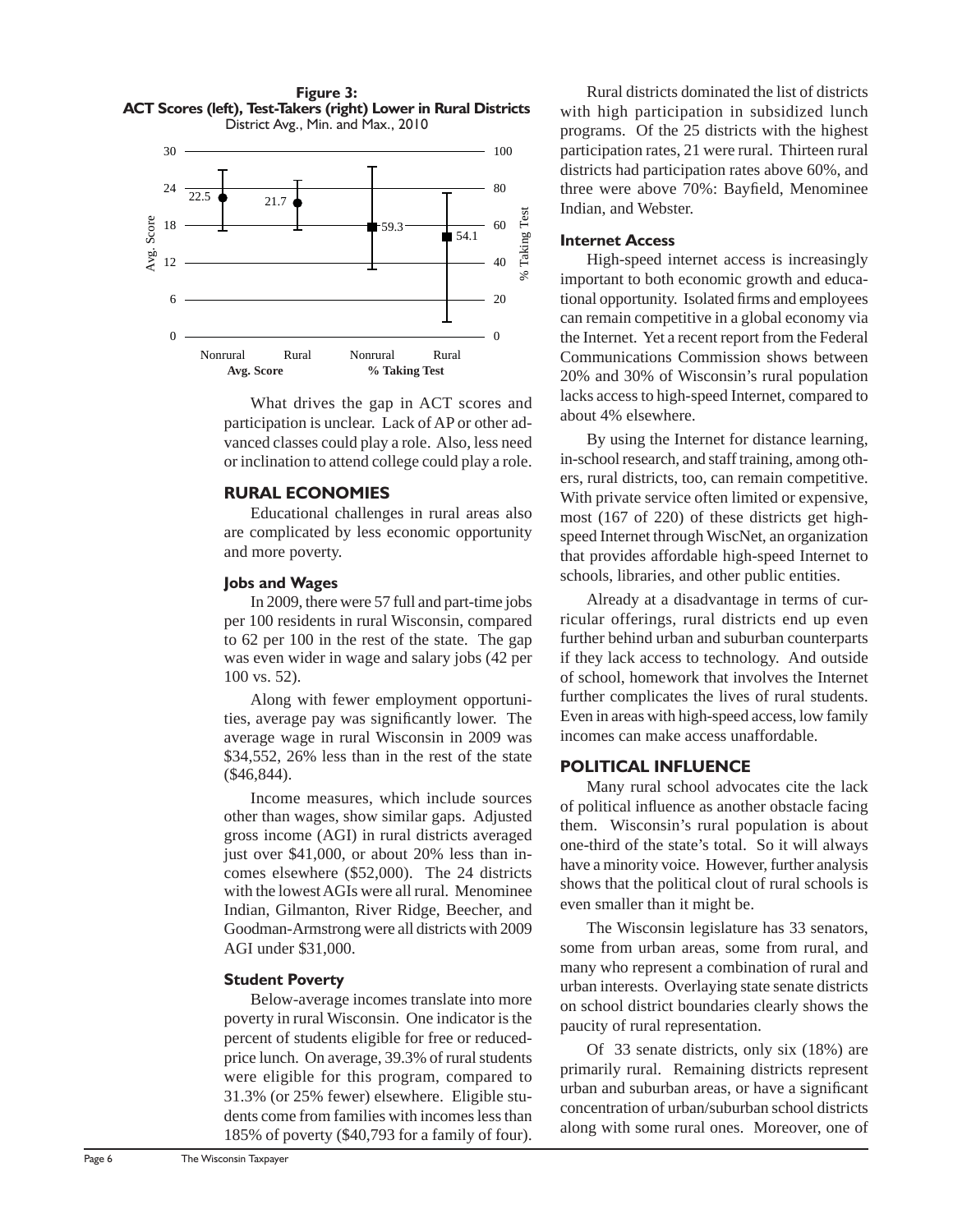the six senate districts classified as rural contains three of the state's largest school districts (Stevens Point, Wisconsin Rapids, and Marshfield).

A similar pattern is found in the lower house. Of 99 assembly districts, only 19 (19%) are primarily rural.

These figures reinforce why rural schools are often forgotten. The majority (60%) of Wisconsin's school districts are rural, and they educate one in four students. Yet 19% of state assembly representatives represent areas with predominantly rural schools. Arguably, the figure is even lower (15%) for the senate.

For most state citizens, rural schools are out of sight and out of mind. And for the vast majority of their lawmakers, there is little or no reason to advocate for rural schools other than out of nostalgia or empathy.

# **CHALLENGES MOVING FORWARD**

Given many of the gaps between rural and urban schools in Wisconsin, how will Wisconsin's rural districts maintain program quality for students at an affordable cost to taxpayers? While there is no silver bullet, some creative approaches could narrow the gap.

Long bus rides can exact a toll on students, and the associated high costs mean fewer dollars for instruction. Increases in state transportation or sparsity aids could alleviate some of the gap, but with precarious state finances, where does the money come from?

A rethinking of district organization might be part of a solution. Should the state reconsider the use of smaller K-8 districts—where travel times could be shorter—that feed into larger regional or perhaps residential high schools? Could this type of high school be partnered with some of the 13 UW colleges or 16 technical colleges?

Might districts be allowed to go even further down this path, returning to local, one-room "schools," which could be in local churches, VFW halls, or other underused facilities. Students in these schools could be taught through a combination of circuit teachers—who travel the district teaching in these schools—and e-learning. Districts would need to get an exemption from many state mandates to make this work.

Technology clearly needs to be part of the solution. Advances in Internet technology mean more opportunities for districts to work together to provide more classes, particularly advanced ones, via e-learning. At the same time, technology can be expensive, and rural districts can find it difficult to fund the needed infrastructure.

One of the biggest challenges for rural schools—declining enrollment—is something over which school or state officials have little control. Stronger economic growth and higherpaying jobs in rural areas can attract young families. But would that growth be enough to counteract the power of current demography in these areas?

The challenges rural educators face are daunting. Economic and demographic trends are powerful. Solutions to rural school problems require creativity from policymakers, empathy from urban and suburban lawmakers, and awareness from the state's nonrural population. The question is: Are any of them up to it?  $\square$ 

#### **DATA SOURCES:**

Rural School and Community Trust; U.S. Census Bureau; U.S. Federal Communications Commission; Wisconsin Departments of Public Instruction and Revenue; Wisconsin Rural Schools Alliance; WISTAX calculations.

# **Detailing 2010-11 Property Taxes**

Like a monthly phone or cable bill, people generally pay little attention to the "fine print," or details, of their property tax bill. The typical property owner finds the total owed and writes a check for the appropriate amount. While common, this approach ignores variations among taxing units, and often leads to misconceptions about local government spending. To properly assess a tax bill, taxpayers should note levies and levy changes—for individual taxing units (e.g., school districts, municipalities, counties).

The following sections provide an overview of 2010-11 property taxes, both statewide and by taxing district. This year's property taxes are also reviewed in the context of property tax limits. A case study of four communities where variation exists among taxing districts follows.

#### **OVERVIEW**

#### **Total**

Gross property taxes include school, municipal, county, technical college, state, tax incremental financing (TIF), and special district *Rural districts have little political clout as less than 20% of state lawmakers represent predominantly rural areas.*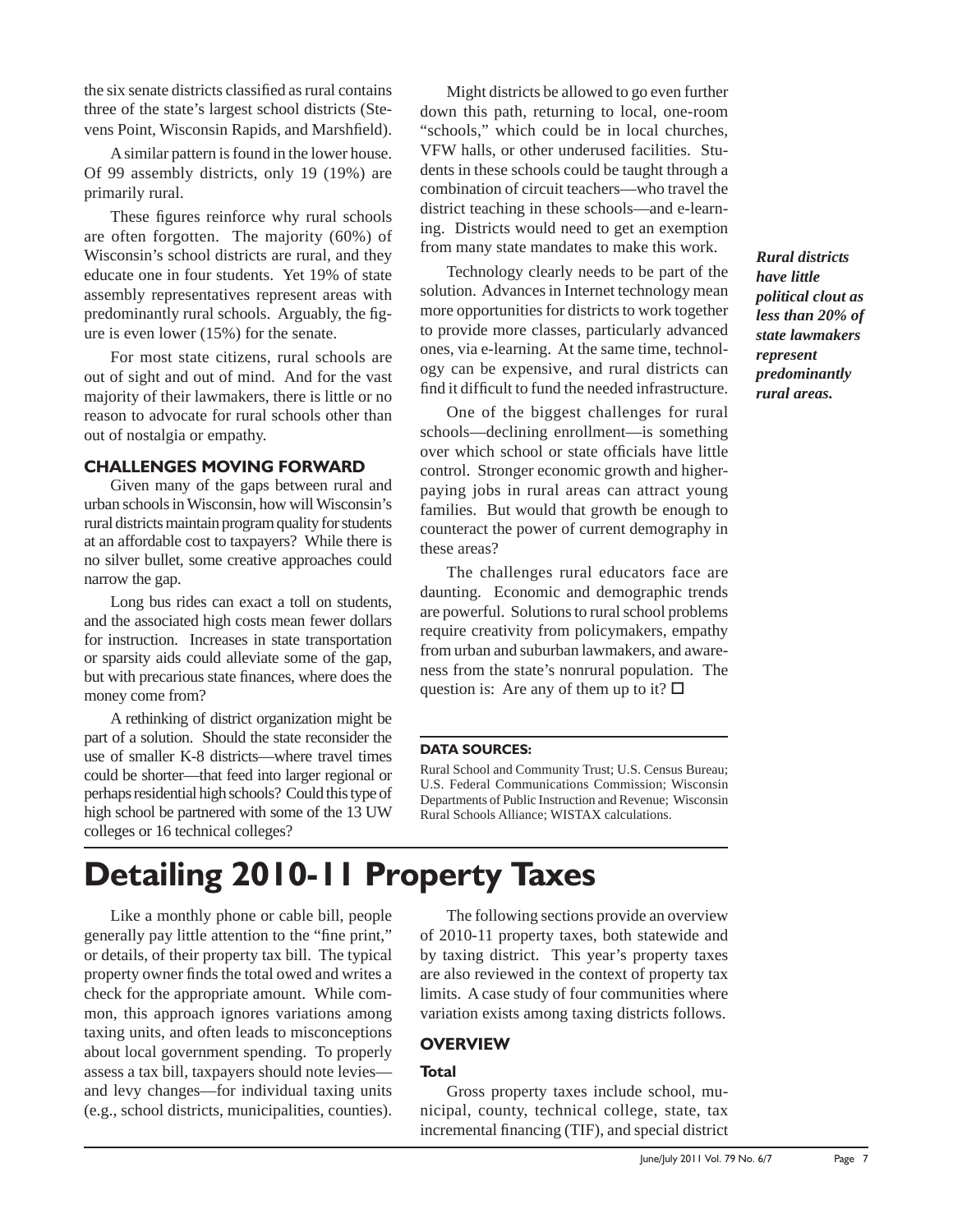levies. In 2011 (taxes levied in December 2010, collected in 2011), gross levies totalled \$10.36 billion. After subtracting \$1.03 billion in tax credits (\$747.7 million school credit, \$131.1 million lottery credit, \$149.7 million first dollar credit), net property taxes levied were \$9.34 billion, 2.6% higher than in 2010.

One way to understand the stress property taxes put on the state is to compare them to personal income—a broad measure of state income that includes interest, dividends, and other items in addition to wages and salaries. In 2011, net property taxes claimed 4.4% of personal income, nearly unchanged from the prior year (see Figure 1). Since 1970, net property taxes ranged from 6.0% of personal income in 1972 to 3.9% in 2001.

#### **School**

Because statewide school district spending exceeds municipal, county, or technical college spending, school levies account for the largest share of statewide property taxes. In 2011, school taxes were 45.3% of the gross total, nearly double the next-largest category (see Figure 2).

Since 1993-94, school revenue limits have tied allowable property tax increases to inflation, enrollment, and state aid. The more state aid increases, the less schools can increase their levy.

In 2011, school levies totalled \$4.69 billion, an increase of 3.4% from the prior year. Although school levy increases were greater than those of municipalities, counties, and technical colleges, this year's increase was considerably less than the 6.0% jump from 2009 to 2010. Since 2001, levy changes have ranged from -0.5% in 2006 to 7.4% in 2008. The 2006 drop reflected a 7.7% increase in general school aids.

#### **Figure 2: 2010-11 Property Taxes**

By Taxing Unit, \$10.36 Billion Total



Among individual districts, the largest oneyear levy increases were in Sharon J11 (34.7%), Ladysmith (26.2%), Trevor-Wilmot (24.0%), and Bowler (23.8%). Seventy-one districts reduced their levy from 2010 to 2011, with the largest declines occurring in Black Hawk (-27.4%), Rosholt (-21.0%), Dover #1 (-20.7%), and Wauzeka-Steuben (-17.9%). Large levy increases or decreases are often due to referenda being passed or recently expiring. In other cases, significant levy changes can be partly due to changes in state aid. In Ladysmith, for example, general state aid declined 6.5% in 2011.

#### **Municipal**

Municipal (city, village, town) property taxes totalled \$2.42 billion in 2011, up 2.1% from the prior year (\$2.37 billion). More so than other taxing units, municipal levies tend to vary widely

*Property tax credits totalled \$1.03 billion in 2011.*

*Net property tax levies rose 2.6% from 2010 to 2011.*



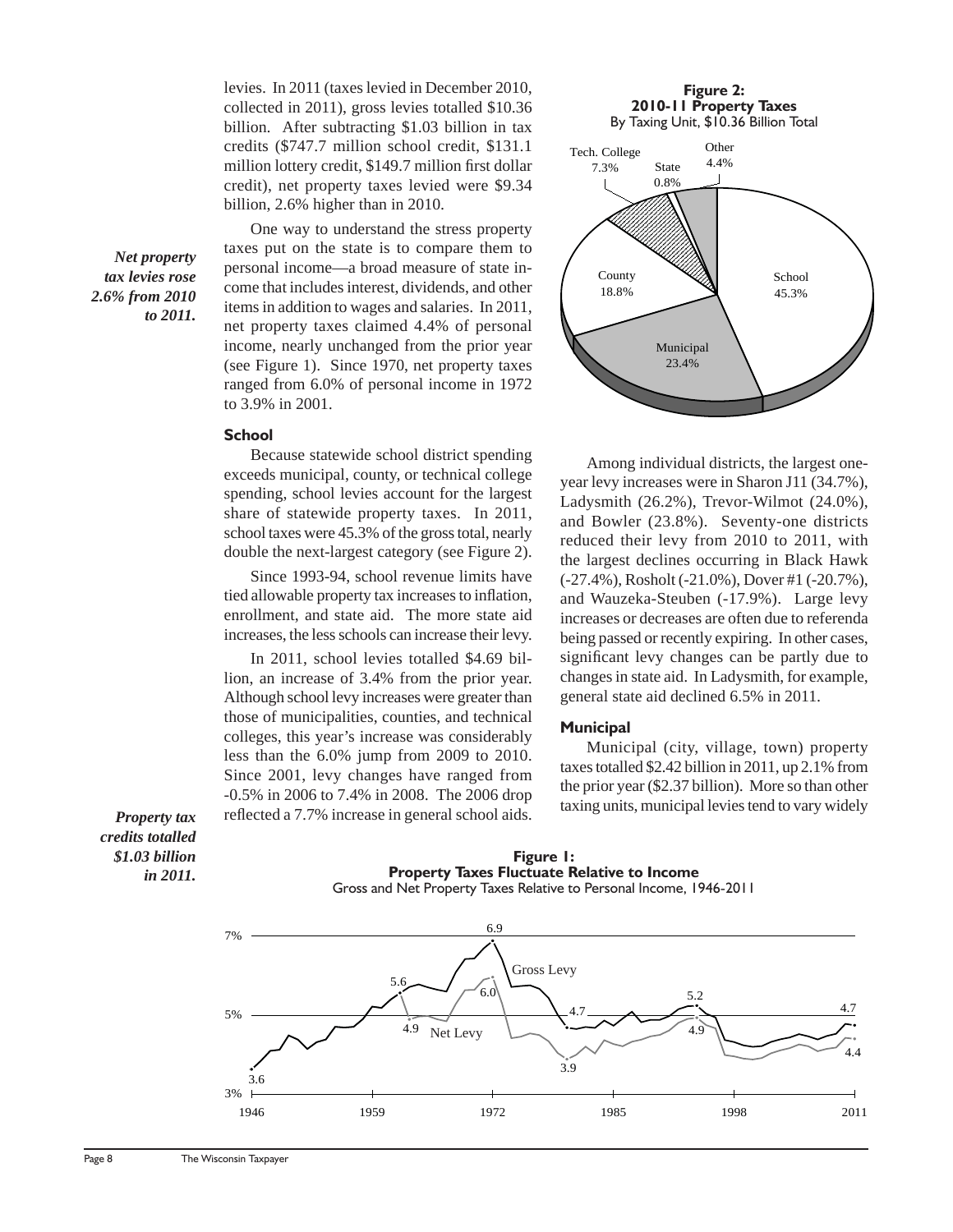due to the degree of services offered by cities, villages, and towns. For example, most towns provide fewer services than cities or villages.

Property tax levies in Wisconsin cities rose 2.0% in 2011, from \$1.61 billion to \$1.64 billion. Village (\$398.3 million to \$407.7 million) and town (\$364.3 million to \$373.0 million) levies both rose 2.4%. Since 2001, village levies have increased an average of 5.7% per year, faster than both towns (3.4%) and cities (4.0%). Table 1 shows municipal and total net levies for the state's 15 most populous municipalities.

#### **County**

Counties levied \$1.95 billion in 2011, up 1.9% from \$1.91 billion in 2010. Of Wisconsin's 72 counties, 11 decreased their levy from 2010, 24 increased their levy by 2.0% or less, and eight increased their levy by 5.0% or more.

The largest levy reductions occurred in Brown (-2.2%), Columbia (-1.4%), Marathon (-1.0%), and Pepin (-0.9%) counties. Counties with the largest increases included Marquette (10.2%), Door (8.9%), Langlade (7.2%), and Rusk (6.9%).

# **Technical College**

Home to the nation's first technical college system, Wisconsin now has 16 technical college districts. The colleges are funded primarily through property taxes, which account for about 45% of their total revenues.

Technical college taxes rose from \$742.6 million in 2010 to \$757.2 million in 2011. This year's 2.0% increase followed increases of 5.0% and 3.9% in 2009 and 2010, respectively.

Among individual districts, levy changes ranged from -4.1% in Blackhawk to 8.8% in Madison. In addition to Blackhawk, two other districts also dropped their levies: Milwaukee Area (-4.0%) and Southwest Wisconsin (-1.3%). Levy increases were largest in Madison, Mid-State (4.5%), and Chippewa Valley (3.9%).

Although technical college taxes rose faster over the past 10 years than school, municipal, and county levies, the increase was partly due to enrollment growth of the past decade and stagnant state aid. From 2001 to 2011, statewide technical college levies rose 62.4%, while enrollment increased 36.3%. Per student technical college levies rose 19.1% during that time.

**Table 1: Property Taxes in Wisconsin's 15 Largest Municipalities** Municipal Purpose and Net Levies

|                     |         |         | <b>Municipal Levy</b> |        | <b>Net Levy</b> |          |         |  |  |
|---------------------|---------|---------|-----------------------|--------|-----------------|----------|---------|--|--|
| <b>Municipality</b> | Pop.    | \$ Mil. | % Chg.                | Rate   | \$ Mil.         | % Chg.   | Rate    |  |  |
| Milwaukee           | 580,500 | \$234.2 | 0.1%                  | \$8.23 | \$745.4         | $-0.9\%$ | \$25.25 |  |  |
| Madison             | 228,200 | 179.7   | 3.4                   | 8.26   | 484.1           | 4.5      | 21.79   |  |  |
| Green Bay           | 104,000 | 51.6    | 1.1                   | 8.80   | 139.3           | 1.1      | 23.15   |  |  |
| Kenosha             | 96,400  | 56.4    | 3.2                   | 9.54   | 156.4           | 5.8      | 24.42   |  |  |
| Racine              | 80,100  | 45.9    | 1.8                   | 12.21  | 95.5            | 1.3      | 24.23   |  |  |
| Appleton            | 72,563  | 37.0    | 1.8                   | 7.88   | 107.4           | 5.2      | 22.13   |  |  |
| Waukesha            | 69,100  | 51.4    | 0.0                   | 8.97   | 119.4           | 0.9      | 20.22   |  |  |
| Eau Claire          | 66,149  | 34.0    | 4.8                   | 8.17   | 93.2            | 3.4      | 22.07   |  |  |
| Oshkosh             | 66,080  | 29.5    | 2.5                   | 8.45   | 88.8            | 4.7      | 23.51   |  |  |
| Janesville          | 63,600  | 28.6    | 2.1                   | 7.39   | 92.4            | 1.7      | 23.15   |  |  |
| <b>West Allis</b>   | 60,600  | 38.1    | 2.5                   | 9.53   | 106.5           | 1.3      | 25.91   |  |  |
| La Crosse           | 51,900  | 34.0    | $-0.1$                | 11.81  | 87.9            | 3.7      | 28.13   |  |  |
| Sheboygan           | 50,400  | 21.2    | 1.6                   | 8.42   | 67.6            | 1.1      | 24.96   |  |  |
| Wauwatosa           | 45,800  | 36.6    | 2.0                   | 7.02   | 121.0           | 2.9      | 22.16   |  |  |
| Fond du Lac         | 43,800  | 20.3    | 3.4                   | 7.59   | 60.3            | 4.3      | 22.37   |  |  |

# **LIMITS**

Governors and legislators of both parties have attempted to limit local property tax growth. This has occasionally been done by increasing tax credits, but primarily by stateimposed property tax limits.

As mentioned, school districts have been under state-imposed revenue limits since 1993- 94. Municipal and county tax levies have also been subject to limits—known as levy limits since 2006. Unlike revenue limits, which allow schools to increase taxes when state aid is reduced, levy limits cap county and municipal tax increases to a specified percentage, regardless of changes in state aid. Counties are also subject to a rate limit. The state imposes a \$1.50 tax rate limit on technical colleges. School, municipal, county, and technical college property tax limits can be exceeded by voter approval at referendum.

# **Revenue Limits**

Revenue limits have slowed school property tax increases in years when state aids rise. For example, aids rose 7.2% in 2006 while school taxes dropped 0.5%. However, state budget problems and small aid increases resulted in school levies rising 5% or more in four of the last five years (see Table 2). In 2010, general school aids were down 2.9%. In an effort to cap school tax increases in the face of declining *County tax levies rose 1.9% from 2010 to 2011.*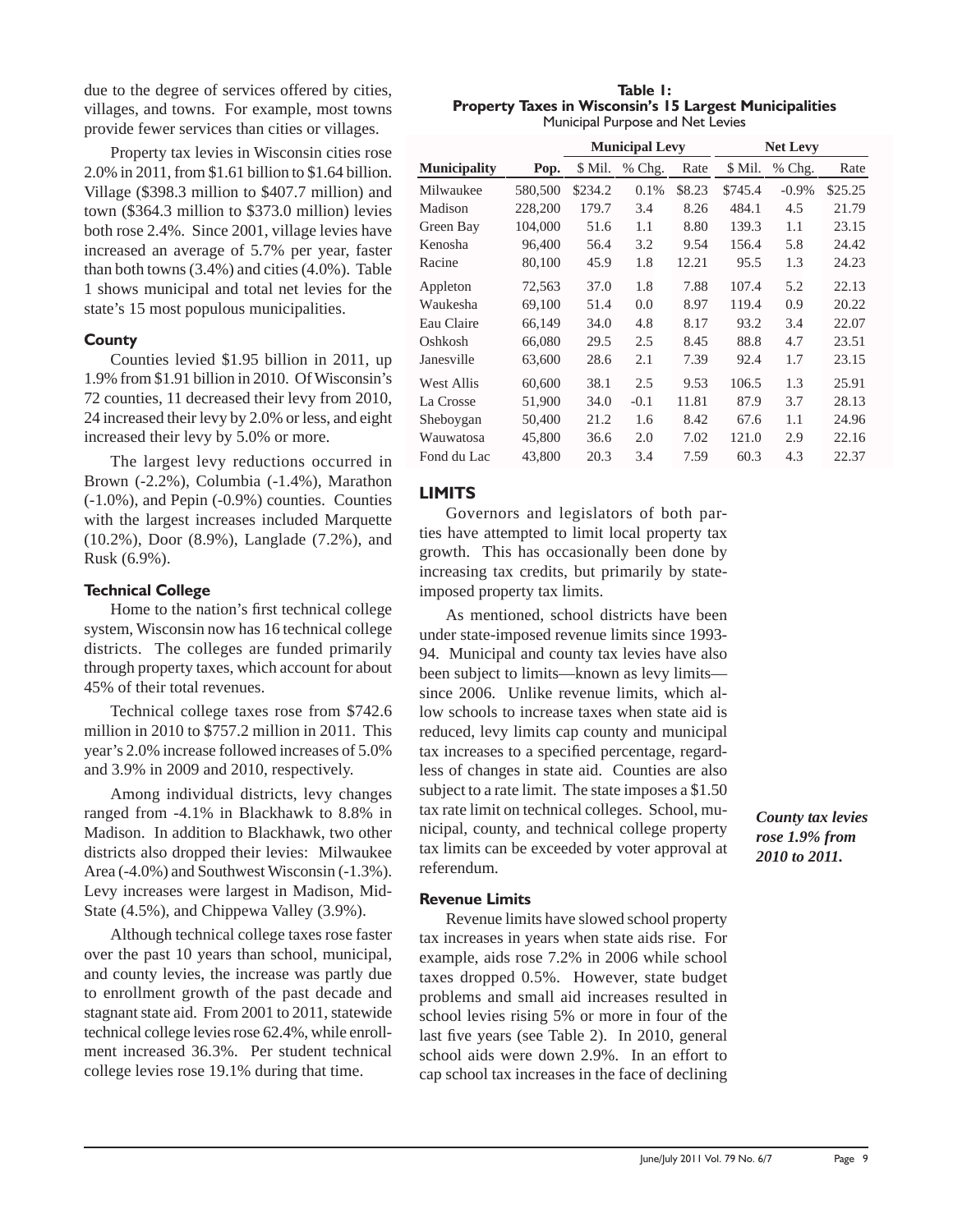| Table 2:                                                 |  |  |  |  |  |  |  |  |
|----------------------------------------------------------|--|--|--|--|--|--|--|--|
| <b>Property Tax Increases Slow Following Levy Limits</b> |  |  |  |  |  |  |  |  |
| Property Tax Levies, by Taxing Unit, \$ Millions         |  |  |  |  |  |  |  |  |

|      | Gross     |      | $Net*$    |      | <b>Municipal</b> |      | County    |      | <b>Tech. College</b> |      | <b>School</b> |        |
|------|-----------|------|-----------|------|------------------|------|-----------|------|----------------------|------|---------------|--------|
| Year | Levies    | Chg. | Levies    | Chg. | Levies           | Chg. | Levies    | Chg. | Levies               | Chg. | Levies        | Chg.   |
| 2000 | \$6,190.9 |      | \$5,505.4 |      | \$1,485.5        |      | \$1,217.7 |      | \$430.1              |      | \$2,795.2     |        |
| 2001 | 6.604.5   | 6.7% | 6,044.6   | 9.8% | 1.607.1          | 8.2% | 1.316.1   | 8.1% | 466.3                | 8.4% | 2.927.8       | 4.7%   |
| 2002 | 7.043.7   | 6.6  | 6,469.4   | 7.0  | 1,713.4          | 6.6  | 1,420.0   | 7.9  | 511.6                | 9.7  | 3,071.8       | 4.9    |
| 2003 | 7,363.6   | 4.5  | 6,788.1   | 4.9  | 1,796.0          | 4.8  | 1,490.5   | 5.0  | 541.9                | 5.9  | 3,192.0       | 3.9    |
| 2004 | 7.687.3   | 4.4  | 7,099.8   | 4.6  | 1,852.7          | 3.2  | 1,544.8   | 3.6  | 565.3                | 4.3  | 3,367.6       | 5.5    |
| 2005 | 8.150.8   | 6.0  | 7.549.5   | 6.3  | 1,949.2          | 5.2  | 1,615.2   | 4.6  | 590.8                | 4.5  | 3.610.7       | 7.2    |
| Avg. |           | 5.7  |           | 6.5  |                  | 5.6  |           | 5.8  |                      | 6.6  |               | 5.3    |
| 2006 | 8,326.7   | 2.2  | 7.737.5   | 2.5  | 2,028.6          | 4.1  | 1,671.1   | 3.5  | 622.0                | 5.3  | 3,592.3       | $-0.5$ |
| 2007 | 8.706.4   | 4.6  | 7.968.7   | 3.0  | 2,099.9          | 3.5  | 1.723.9   | 3.2  | 650.6                | 4.6  | 3.787.8       | 5.4    |
| 2008 | 9.250.3   | 6.2  | 8.446.4   | 6.0  | 2.201.7          | 4.8  | 1,800.8   | 4.5  | 680.6                | 4.6  | 4.066.6       | 7.4    |
| 2009 | 9.667.1   | 4.5  | 8.728.9   | 3.3  | 2.299.0          | 4.4  | 1.856.1   | 3.1  | 714.6                | 5.0  | 4,279.0       | 5.2    |
| 2010 | 10,105.6  | 4.5  | 9,103.0   | 4.3  | 2,372.5          | 3.2  | 1.914.6   | 3.2  | 742.6                | 3.9  | 4,537.6       | 6.0    |
| 2011 | 10,364.3  | 2.6  | 9,336.1   | 2.6  | 2,422.2          | 2.1  | 1.951.4   | 1.9  | 757.2                | 2.0  | 4.692.9       | 3.4    |
| Avg. |           | 4.5  |           | 3.8  |                  | 3.6  |           | 3.2  |                      | 4.0  |               | 5.5    |

\*Calculated by subtracting school, lottery, and fi rst dollar credits from gross.

Note: Technical colleges and schools are subject to property tax limits, but not levy limits like counties and municipalities.

aids, the legislature further restricted revenue limit growth—a new way to limit property tax increases.

#### **Levy Limits**

As Table 2 shows, levy limits have slowed the rate of tax increases among municipalities and counties. From 2000 through 2005, average annual levy increases were 5.6% in municipalities and 5.8% in counties. After limits were imposed in 2006, municipal levy growth slowed to 3.6%; county levies rose 3.2% on average. In 2011, municipal and county levy increases were limited to the lesser of 3% above the prior year's levy or the percentage growth in new construction.

Though levy limits have slowed property tax increases, many local governments have adopted or increased user fees to compensate for lost revenue. In fact, local fees statewide have increased faster than all other revenue sources since 2000 (see January 2010 *The Wisconsin Taxpayer* titled, "Municipal Fees and Charges"). Some argue greater reliance on municipal fees has been an unintended consequence of levy limit restrictions.

#### **Rate Limit**

Technical college tax levies (excluding debt service) are subject to a rate limit of \$1.50 per \$1,000 of equalized (estimated fair-market) value. Unlike municipal and county levies, technical college levies have not been directly limited assuming the tax rate does not exceed \$1.50. Because the rate is calculated by dividing the tax levy by property value, growth or decline in values can affect whether technical college levies rise or fall.

This year's below-average 2.0% increase is partly due to declining property values. A

#### **Table 3: Differentiating Property Taxes By Local Govt.** Select City Property Taxes

|               |              |     |                     |     |           |              |               |     | <b>Tech. College</b> |      |
|---------------|--------------|-----|---------------------|-----|-----------|--------------|---------------|-----|----------------------|------|
|               | $Net* (190)$ |     | <b>School</b> (426) |     | City(190) |              | County $(72)$ |     | (16)                 |      |
| <b>Cities</b> | Rk.<br>Rate  |     | Rate                | Rk. | Rate      | Rk.          | Rate          | Rk. | Rate Rk.             |      |
| Ladysmith     | \$26.78      | 15  | \$14.71             | 5   | \$7.71    | 92           | \$5.12        | 37  | \$1.14               | - 15 |
| Hurley        | \$27.42      | 11  | \$9.56 220          |     | \$13.72   | $\mathbf{1}$ | \$4.31        | 51  | \$1.14               | 15   |
| Medford       | \$23.10      | 87  | \$7.70              | 358 | \$6.79    | 134          | \$7.51        |     | \$1.98               |      |
| Monona        | \$20.60      | 153 | \$12.94             | 17  | \$5.14    | 169          | \$2.77        | 67  | \$1.47               | 11   |

\*Note: County tax rates can vary by municipality due to public library taxes. The county tax rate shown is the actual county rate for the individual municipality, while the ranking is based on the average tax rate for the county.

*Levy limits have slowed county and municipal property tax increases.*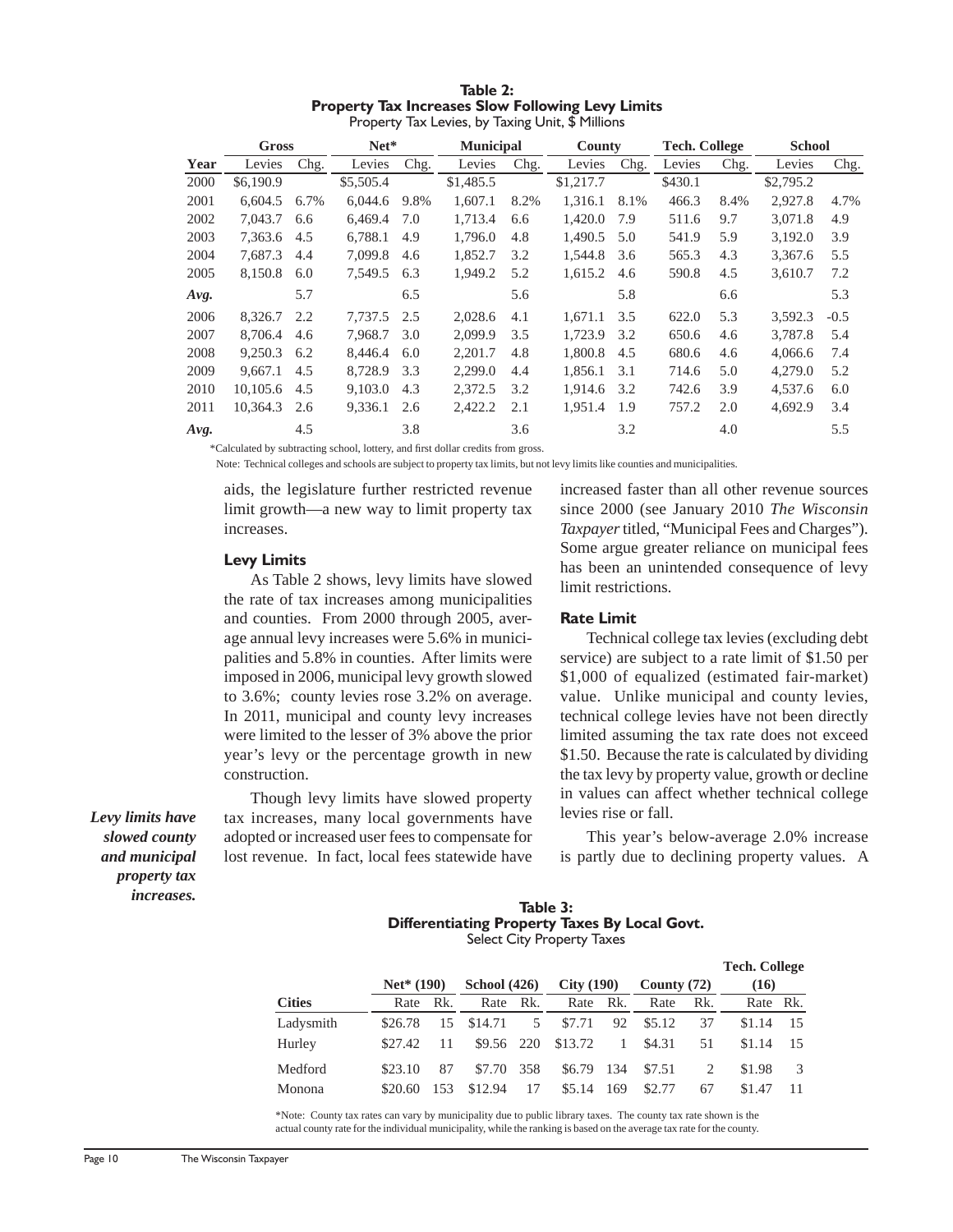number of districts had to drop their levy from the prior year in order to stay under the rate limit. In 2011, three colleges reduced their levies from 2010, while only one cut its levy in the preceding four years.

# **CASE STUDIES**

Evaluating statewide property taxes is useful in providing a general sense of Wisconsin property tax trends. However, taxpayers should still differentiate local governments on their individual property tax bills. To further illustrate how taxes vary among local governments, Table 3 details property taxes in select cities. The cities were selected because of variations that exist among taxing units.

# **"High Rates"**

*Ladysmith*. Among the state's 190 cities, Ladysmith had a net (total) tax rate of \$26.78 per \$1,000 of property value. Ladysmith's net tax rate was 15th highest among Wisconsin cities and would likely lead some to consider Ladysmith a "high tax" community. However, a closer look at the community's property tax shows differences among taxing units.

Ladysmith's tax ranking is largely driven by its school tax levy. In 2011, the school tax rate was \$14.71, fifth highest among the state's 426 districts (see Table 3). However, the municipal rate was near the middle of all Wisconsin cities, while the technical college rate was secondlowest in the state.

*Hurley*. The city of Hurley had a net (total) tax rate of \$28.13 in 2011, 11th highest among Wisconsin cities. Hurley's municipal tax rate was \$13.72, highest of any Wisconsin city and the primary driver of the net levy.

 By contrast, Hurley's school rate ranked 220 highest out of 426, the county tax rate was in the bottom third of all counties, and the technical college rate was the second lowest statewide.

Misconceptions about local government taxing and spending could easily occur if taxpayers in Ladysmith and Hurley only looked at their net tax rate and ignored differences among individual taxing units. Although both communities were among the state's highest taxed cities, the reason for each municipality's relatively high tax rate were different. In Ladysmith, the prime driver of the levy was the school district, while Hurley's school rate was below average. Hurley, however, had a significantly higher municipal rate than Ladysmith.

# **"Moderate Rates"**

*Medford*. Unlike Ladysmith or Hurley, two of the higher taxed cities in the state, the city of Medford had the 87th highest net tax rate in 2011, placing the city "middle of the pack." However, not all underlying local units of government had similar tax rankings.

Medford's school and municipal tax rates were both low compared to other cities. School taxes ranked 358th out of 426, while the municipal rate was in the bottom third of all cities.

However, the county and technical college rates were among the state's highest. At \$7.75, the county rate was second highest among Wisconsin's 72 counties. The technical college rate—admittedly a relatively small share of the total tax levy—was third highest statewide.

*Monona*. Monona's net rate was \$20.60 in 2011, 153rd highest among 190 cities. But again, not all taxing units in Monona had belowaverage tax rates.

In 2011, Monona's municipal tax rate was \$5.14, lower than all but 20 cities. The county tax rate also ranked among the state's lowest, with only five counties having a lower rate. The technical college rate (\$1.47) was also in the bottom half statewide. However, at \$12.95, the school tax rate was 17th highest in the state.

Medford and Monona illustrate that variation in taxing units exists not only in communities with above-average taxes, but also among moderate taxed municipalities. In some cases, local units of government may benefit from high or low net tax rates. For example, the Monona school district may receive less scrutiny for its above-average tax rate because the community's net rate is relatively low. The reverse may be true for the Hurley school district. Although the district had below-average taxes, the district may be associated with the community's relatively high net tax rate if taxpayers ignored variation among taxing units.

Note: For complete 2010-11 property tax detail, visit us online at www.wistax.org/facts. Property tax data for prior years is also available.  $\square$ 

#### **DATA SOURCES:**

*Technical college property taxes are subject to a \$1.50 rate limit.*

*Tax levies often vary among local units of government.*

Wisconsin Department of Administration, Department of Revenue, Town, Village, and City Taxes; WISTAX calculations.